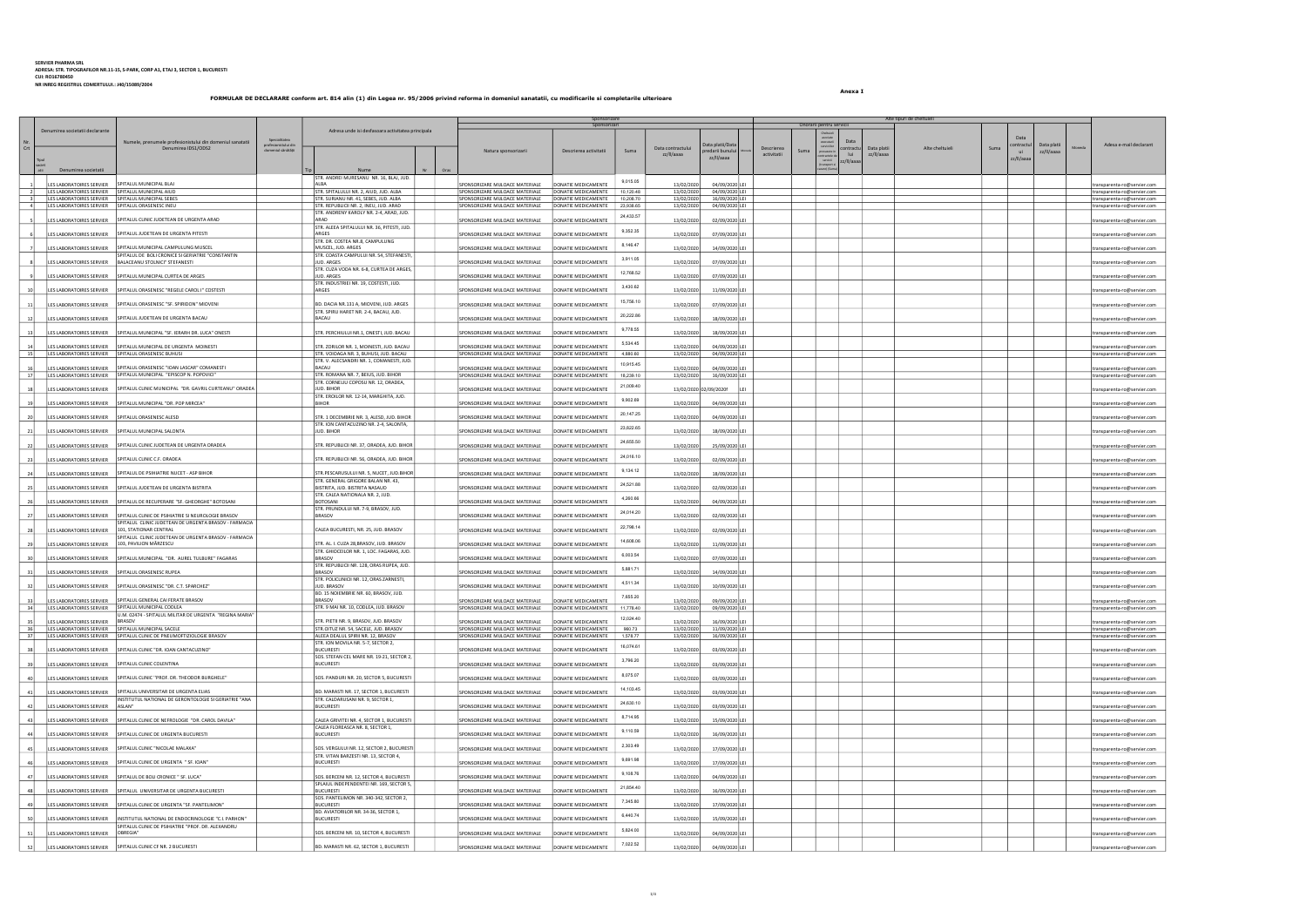|                  |                                                                             |                                                                                                                                |                                                             |                                                                                       |            | Sponsorizare<br>Sponsorizari                                       |                                            |                        |                          | Onorarii pentru servicii         |                                                    | Alte tipuri de cheltuieli       |                 |                           |            |                                                            |
|------------------|-----------------------------------------------------------------------------|--------------------------------------------------------------------------------------------------------------------------------|-------------------------------------------------------------|---------------------------------------------------------------------------------------|------------|--------------------------------------------------------------------|--------------------------------------------|------------------------|--------------------------|----------------------------------|----------------------------------------------------|---------------------------------|-----------------|---------------------------|------------|------------------------------------------------------------|
| Crt              | Denumirea societatii declarante                                             | Numele, prenumele profesionistului din domeniul sanatatii<br>Denumirea IDS1/ODS2                                               | Specialitatea<br>profesionistului dir<br>domeniul sănătății | Adresa unde isi desfasoara activitatea principala                                     |            |                                                                    |                                            |                        | Data contractulu         | Data platii/Data                 | executa<br>serviciilo<br><b>Descrierea</b><br>Suma | Data<br>ontractu<br>Data platii | Alte cheltuieli | Data<br>contractu<br>Suma | Data plati | Adesa e-mail declarant                                     |
|                  |                                                                             |                                                                                                                                |                                                             |                                                                                       |            | Natura sponsorizarii                                               | Descrierea activitatii                     | Suma                   | zz/II/aaaa               | predarii bunului<br>zz/II/aaaa   | orevazute ir<br>activitatii<br>servicii            | lui<br>zz/II/aaaa<br>z/II/aaaa  |                 | ui<br>zz/II/aaaa          | zz/II/aaaa |                                                            |
|                  | Denumirea societatii                                                        | SPITALUL UNIVERSITAR DE URGENTA MILITAR CENTRAL "DR.                                                                           |                                                             | Nume<br>STR. MIRCEA VULCANESCU NR. 88, SECTOR                                         | Oras<br>Nr |                                                                    |                                            |                        |                          |                                  |                                                    |                                 |                 |                           |            |                                                            |
| -531             | LES LABORATOIRES SERVIER                                                    | CAROL DAVILA"                                                                                                                  |                                                             | 1, BUCURESTI                                                                          |            | SPONSORIZARE MIJLOACE MATERIALE                                    | DONATIE MEDICAMENTE                        | 11,300.65              | 13/02/2020               | 16/09/2020 LEI                   |                                                    |                                 |                 |                           |            | transparenta-ro@servier.com                                |
|                  | ES LABORATOIRES SERVIER                                                     | INSTITUTUL NATIONAL DE MEDICINA AERONAUTICA SI<br>SPATIALA "GEN. DR. AVIATOR VICTOR ANASTASIU"                                 |                                                             | STR. MIRCEA VULCANESCU NR. 88, SECTOR<br>1, BUCURESTI                                 |            | SPONSORIZARE MIJLOACE MATERIALE                                    | DONATIE MEDICAMENTE                        | 24,132.92              | 13/02/2020               | 15/09/2020 LEI                   |                                                    |                                 |                 |                           |            | :ransparenta-ro@servier.com                                |
|                  | LES LABORATOIRES SERVIER                                                    | SPITALUL CLINIC NR. 1 C. F. WITING                                                                                             |                                                             | CALEA PLEVNEI NR. 144, SECTOR 6,<br><b>BUCURESTI</b>                                  |            | SPONSORIZARE MIJLOACE MATERIALE                                    | DONATIE MEDICAMENTE                        | 7,108.00               | 13/02/2020               | 15/09/2020 LEI                   |                                                    |                                 |                 |                           |            | ansparenta-ro@servier.com                                  |
|                  | LES LABORATOIRES SERVIER                                                    | SPITALUL CLINIC DE URGENTA "BAGDASAR - ARSENI"                                                                                 |                                                             | SOS. BERCENI NR. 12, SECTOR 4, BUCURESTI                                              |            | SPONSORIZARE MIJLOACE MATERIALE                                    | DONATIE MEDICAMENTE                        | 4,356.01               | 13/02/2020               | 17/09/2020 LEI                   |                                                    |                                 |                 |                           |            | transparenta-ro@servier.com                                |
| -57              | LES LABORATOIRES SERVIER                                                    | SPITALUL "PROFESOR DOCTOR CONSTANTIN ANGELESCU"                                                                                |                                                             | ALEEA CAUZASI NR. 49-51, SECTOR 3,<br><b>BUCURESTI</b>                                |            | SPONSORIZARE MIJLOACE MATERIALE                                    | DONATIE MEDICAMENTE                        | 5,562.55               | 13/02/2020               | 17/09/2020 LEI                   |                                                    |                                 |                 |                           |            | :ransparenta-ro@servier.com                                |
| 58               | LES LABORATOIRES SERVIER                                                    | SPITALUL CLINIC DE BOLI INFECTIOASE SI TROPICALE "DR.<br>VICTOR BABES"                                                         |                                                             | SOS. MIHAI BRAVU NR. 281, SECTOR 3,<br><b>BUCURESTI</b>                               |            | SPONSORIZARE MIJLOACE MATERIALE                                    | DONATIE MEDICAMENTE                        | 5,878.50               | 13/02/2020               | 17/09/2020 LEI                   |                                                    |                                 |                 |                           |            | transparenta-ro@servier.com                                |
|                  | ES LABORATOIRES SERVIER                                                     | SPITALUL DE PSIHIATRIE TITAN "DR. CONSTANTIN GORGOS"                                                                           |                                                             | BD. NICOLAE GRIGORESCU NR.41, SECTOR 3,<br><b>BUCURESTI</b>                           |            | SPONSORIZARE MIJLOACE MATERIALE                                    | DONATIE MEDICAMENTE                        | 6,440.55               | 13/02/2020               | 16/09/2020 LEI                   |                                                    |                                 |                 |                           |            | :ransparenta-ro@servier.com                                |
| 60<br>61         | LES LABORATOIRES SERVIER                                                    | SPITALUL JUDETEAN DE URGENTA BUZAU<br>LES LABORATOIRES SERVIER   SPITALUL JUDETEAN DE URGENTA CALARASI                         |                                                             | STR. STADIONULUI NR. 7, JUD. BUZAU<br>STR. EROILOR NR 1, JUD. CALARASI                |            | SPONSORIZARE MIJLOACE MATERIALE<br>SPONSORIZARE MIJLOACE MATERIALE | DONATIE MEDICAMENTE<br>DONATIE MEDICAMENTE | 9,470.80<br>3,961.00   | 13/02/2020               | 03/09/2020 LEI                   |                                                    |                                 |                 |                           |            | transparenta-ro@servier.com                                |
|                  |                                                                             | LES LABORATOIRES SERVIER   SPITALUL MUNICIPAL OLTENITA                                                                         |                                                             | STR. ARGESULUI NR. 134, OLTENITA, JUD.<br>CALARASI                                    |            | SPONSORIZARE MIJLOACE MATERIALE                                    | DONATIE MEDICAMENTE                        | 9,206.35               | 13/02/2020<br>13/02/2020 | 08/09/2020 LEI<br>08/09/2020 LEI |                                                    |                                 |                 |                           |            | transparenta-ro@servier.com<br>transparenta-ro@servier.com |
|                  | LES LABORATOIRES SERVIER                                                    | SPITALUL ORASENESC LEHLIU - GARA                                                                                               |                                                             | STR. POLICLINICII NR. 1-2, ORAS LEHLIU, JUD.<br>CALARASI                              |            | SPONSORIZARE MIJLOACE MATERIALE                                    | DONATIE MEDICAMENTE                        | 11,422.90              | 13/02/2020               | 17/09/2020 LEI                   |                                                    |                                 |                 |                           |            |                                                            |
|                  |                                                                             | LES LABORATOIRES SERVIER   SPITALUL MUNICIPAL DE URGENTA CARANSEBES                                                            |                                                             | STR. GRADINILOR NR. 12, CARANSEBES, JUD.<br>CARAS-SEVERIN                             |            | SPONSORIZARE MIJLOACE MATERIALE                                    | DONATIE MEDICAMENTE                        | 23,537.05              |                          |                                  |                                                    |                                 |                 |                           |            | ansparenta-ro@servier.com                                  |
|                  |                                                                             |                                                                                                                                |                                                             | STR. SPITALULUI NR. 44, ORAVITA, JUD.                                                 |            |                                                                    |                                            | 12,836.32              | 13/02/2020               | 11/09/2020 LEI                   |                                                    |                                 |                 |                           |            | transparenta-ro@servier.com                                |
|                  |                                                                             | LES LABORATOIRES SERVIER   SPITALUL ORASENESC ORAVITA                                                                          |                                                             | CARAS-SEVERIN<br>STR. FAGARASULUI NR. 18, RESITA, JUD.                                |            | SPONSORIZARE MIJLOACE MATERIALE                                    | DONATIE MEDICAMENTE                        | 17,538.50              | 13/02/2020               | 04/09/2020 LEI                   |                                                    |                                 |                 |                           |            | :ransparenta-ro@servier.com                                |
|                  | LES LABORATOIRES SERVIER                                                    | SPITALUL JUDETEAN DE URGENTA RESITA STATIONAR 1                                                                                |                                                             | CARAS-SEVERIN<br>STR. REPUBLICII NR. 109, OTELU ROSU, JUD.                            |            | SPONSORIZARE MIJLOACE MATERIALE                                    | DONATIE MEDICAMENTE                        | 23,256.60              | 13/02/2020               | 18/09/2020 LEI                   |                                                    |                                 |                 |                           |            | transparenta-ro@servier.com                                |
|                  | LES LABORATOIRES SERVIER                                                    | SPITALUL ORASENESC OTELU ROSU<br>INSTITUTUL INIMII DE URGENTA PENTRU BOLI                                                      |                                                             | CARAS-SEVERIN<br>STR. MOTILOR NR. 19-21, CLUJ-NAPOCA, JUD.                            |            | SPONSORIZARE MIJLOACE MATERIALE                                    | DONATIE MEDICAMENTE                        | 20,828.97              | 13/02/2020               | 11/09/2020 LEI                   |                                                    |                                 |                 |                           |            | ransparenta-ro@servier.com                                 |
|                  | LES LABORATOIRES SERVIER                                                    | CARDIOVASCULARE "NICULAE STANCIOIU"                                                                                            |                                                             | STR. TABACARILOR NR. 11, CLUJ-NAPOCA,                                                 |            | SPONSORIZARE MIJLOACE MATERIALE                                    | DONATIE MEDICAMENTE                        |                        | 13/02/2020               | 02/09/2020 LEI                   |                                                    |                                 |                 |                           |            | ransparenta-ro@servier.com                                 |
|                  |                                                                             | LES LABORATOIRES SERVIER   SPITALUL CLINIC MUNICIPAL CLUJ-NAPOCA                                                               |                                                             | JUD. CLUJ<br>STR. AVRAM IANCU NR. 33, CAMPIA TURZII,                                  |            | SPONSORIZARE MIJLOACE MATERIALE                                    | DONATIE MEDICAMENTE                        | 12,980.58              | 13/02/2020               | 02/09/2020 LEI                   |                                                    |                                 |                 |                           |            | :ransparenta-ro@servier.com                                |
| 70 I<br>71       | LES LABORATOIRES SERVIER<br>LES LABORATOIRES SERVIER SPITALUL MUNICIPAL DEJ | SPITALUL MUNICIPAL "DR. CORNEL IGNA" CAMPIA TURZII                                                                             |                                                             | JUD. CLUJ<br>STR. 1 MAI NR. 14-16, DEJ, JUD. CLUJ                                     |            | SPONSORIZARE MIJLOACE MATERIALE<br>SPONSORIZARE MIJLOACE MATERIALE | DONATIE MEDICAMENTE<br>DONATIE MEDICAMENTE | 2,449.05<br>10,158.92  | 13/02/2020<br>13/02/2020 | 11/09/2020 LEI<br>04/09/2020 LEI |                                                    |                                 |                 |                           |            | ransparenta-ro@servier.com<br>ransparenta-ro@servier.com   |
|                  | LES LABORATOIRES SERVIER   SPITALUL MUNICIPAL TURDA                         |                                                                                                                                |                                                             | STR. ANDREI MURESANU NR. 12-16, TURDA,<br>JUD. CLUJ                                   |            | SPONSORIZARE MIJLOACE MATERIALE                                    | DONATIE MEDICAMENTE                        | 8,616.40               |                          |                                  |                                                    |                                 |                 |                           |            |                                                            |
| 72               |                                                                             |                                                                                                                                |                                                             | STR. SPITALULUI NR. 42, HUEDIN, JUD. CLUJ                                             |            |                                                                    | DONATIE MEDICAMENTE                        | 12,227.05              | 13/02/2020               | 11/09/2020 LEI                   |                                                    |                                 |                 |                           |            | transparenta-ro@servier.com                                |
| 73<br>74         |                                                                             | LES LABORATOIRES SERVIER   SPITALUL ORASENESC HUEDIN<br>SPITALUL CLINIC DE RECUPERARE CLUJ - NAPOCA                            |                                                             | STR. VIILOR NR. 46-50, CLUJ-NAPOCA, JUD.<br>la ur                                     |            | SPONSORIZARE MIJLOACE MATERIALE                                    |                                            | 18,863.82              | 13/02/2020               | 23/09/2020 LEI                   |                                                    |                                 |                 |                           |            | transparenta-ro@servier.com                                |
|                  | LES LABORATOIRES SERVIER                                                    | SPITALUL CLINIC JUDETEAN DE URGENTA CLUJ-NAPOCA -                                                                              |                                                             | STR. MOTILOR NR. 2, CLUJ-NAPOCA, JUD.                                                 |            | SPONSORIZARE MIJLOACE MATERIALE                                    | DONATIE MEDICAMENT                         | 6,694.45               | 13/02/2020               | 11/09/2020 LEI                   |                                                    |                                 |                 |                           |            | :ransparenta-ro@servier.com                                |
|                  | LES LABORATOIRES SERVIER FARMACIA NR. 89                                    |                                                                                                                                |                                                             | STR. REPUBLICII NR. 16-18-20, CLUJ-NAPOCA,                                            |            | SPONSORIZARE MIJLOACE MATERIALE                                    | DONATIE MEDICAMENTE                        | 10,662.90              | 13/02/2020               | 04/09/2020 LEI                   |                                                    |                                 |                 |                           |            | ransparenta-ro@servier.com                                 |
|                  |                                                                             | LES LABORATOIRES SERVIER   SPITAL CLINIC C.F. CLUJ - NAPOCA<br>SPITALUL MILITAR DE URGENTA " DR. CONSTANTIN PAPILIAN"          |                                                             | JUD. CLUJ<br>STR. G-RAL TRAIAN MOSOIU NR. 22, CLUJ-                                   |            | SPONSORIZARE MIJLOACE MATERIALE                                    | DONATIE MEDICAMENTE                        | 15,380.45              | 13/02/2020               | 16/09/2020 LEI                   |                                                    |                                 |                 |                           |            | transparenta-ro@servier.com                                |
| <b>771</b><br>78 | LES LABORATOIRES SERVIER<br>LES LABORATOIRES SERVIER                        | CLUJ-NAPOCA<br>SPITALUL MUNICIPAL GHERLA                                                                                       |                                                             | NAPOCA, JUD. CLUJ<br>STR. HOREA NR. 2, GHERLA, JUD. CLUJ                              |            | SPONSORIZARE MIJLOACE MATERIALE<br>SPONSORIZARE MIJLOACE MATERIALE | DONATIE MEDICAMENTE<br>DONATIE MEDICAMENTE | 5.512.48               | 13/02/2020<br>13/02/2020 | 11/09/2020 LEI<br>04/09/2020 LEI |                                                    |                                 |                 |                           |            | transparenta-ro@servier.com<br>transparenta-ro@servier.com |
|                  | LES LABORATOIRES SERVIER                                                    | SPITALUL CLINIC JUDETEAN DE URGENTA CLUJ-NAPOCA -<br>FARMACIA NR. 90                                                           |                                                             | STR. CLINICILOR NR. 3-5, CLUJ-NAPOCA, JUD.                                            |            | SPONSORIZARE MIJLOACE MATERIALE                                    | DONATIE MEDICAMENTE                        | 9,864.00               | 13/02/2020               | 04/09/2020 LEI                   |                                                    |                                 |                 |                           |            | transparenta-ro@servier.com                                |
|                  | LES LABORATOIRES SERVIER                                                    | INSTITUTUL REGIONAL DE GASTROENTEROLOGIE ȘI<br>HEPATOLOGIE "PROF. DR. OCTAVIAN FODOR" CLUJ-NAPOCA                              |                                                             | STR. CONSTANTA NR. 5, CLUJ-NAPOCA, JUD.                                               |            | SPONSORIZARE MIJLOACE MATERIALE                                    | DONATIE MEDICAMENTE                        | 4,250.32               | 13/02/2020               | 04/09/2020 LEI                   |                                                    |                                 |                 |                           |            | :ransparenta-ro@servier.com                                |
| -81              | LES LABORATOIRES SERVIER                                                    | SPITALUL CLINIC JUDETEAN DE URGENTA "SF. APOSTOL<br>ANDREI" CONSTANTA                                                          |                                                             | BD. TOMIS NR. 145, CONSTANTA, JUD.<br>CONSTANTA                                       |            | SPONSORIZARE MIJLOACE MATERIALE                                    | DONATIE MEDICAMENTE                        | 17,242.15              | 13/02/2020               | 04/09/2020 LEI                   |                                                    |                                 |                 |                           |            | transparenta-ro@servier.com                                |
| 82               | LES LABORATOIRES SERVIER                                                    | SPITALUL MUNICIPAL MANGALIA                                                                                                    |                                                             | STR. ROZELOR NR. 2, MANGALIA, JUD.<br>CONSTANTA                                       |            | SPONSORIZARE MIJLOACE MATERIALE                                    | DONATIE MEDICAMENTE                        | 7,906.37               | 13/02/2020               | 02/09/2020 LEI                   |                                                    |                                 |                 |                           |            | :ransparenta-ro@servier.com                                |
|                  |                                                                             | SPITALUL MUNICIPAL MEDGIDIA                                                                                                    |                                                             | STR. ION CREANGA NR. 18, MEDGIDIA, JUD.<br>CONSTANTA                                  |            | SPONSORIZARE MIJLOACE MATERIALE                                    |                                            | 20,550.05              |                          |                                  |                                                    |                                 |                 |                           |            |                                                            |
|                  | LES LABORATOIRES SERVIER                                                    |                                                                                                                                |                                                             | BD. 1 MAI NR. 5-7, CONSTANTA, JUD.<br>CONSTANTA                                       |            |                                                                    | DONATIE MEDICAMENTE                        | 24,533.85              | 13/02/2020               | 02/09/2020 LEI                   |                                                    |                                 |                 |                           |            | ransparenta-ro@servier.com                                 |
| 84               |                                                                             | LES LABORATOIRES SERVIER SPITALUL CLINIC CAI FERATE CONSTANTA<br><b>IFSIARORATOIRES SERVIER SPITALLILORASENESC CERNAVODA</b>   |                                                             | STR. GHEORGHE DOJA, NR. 1A, CERNAVODA,                                                |            | SPONSORIZARE MIJLOACE MATERIALE                                    | DONATIE MEDICAMENTE                        | 12,353.85              | 13/02/2020               | 04/09/2020 LEI                   |                                                    |                                 |                 |                           |            | transparenta-ro@servier.com                                |
|                  |                                                                             | SPITALUL JUDETEAN DE URGENTA "DR. FOGOLYAN KRISTOF"                                                                            |                                                             | <b>IUD. CONSTANTA</b><br>STR. STADIONULUI NR. 1-3, SFANTU                             |            | SPONSORIZARE MIII OACE MATERIALE                                   | <b>DONATIF MEDICAMENTE</b>                 | 18,438.93              | 13/02/2020               |                                  |                                                    |                                 |                 |                           |            |                                                            |
|                  | LES LABORATOIRES SERVIER                                                    | SF. GHEORGHE                                                                                                                   |                                                             | GHEORGHE, JUD. COVASNA<br>STR. FABRICII NR. 2 A, TARGU SECUIESC, JUD.                 |            | SPONSORIZARE MIJLOACE MATERIALE                                    | DONATIE MEDICAMENTE                        | 15,477.40              | 13/02/2020               | 02/09/2020 LE                    |                                                    |                                 |                 |                           |            | :ransparenta-ro@servier.com                                |
| 87               | LES LABORATOIRES SERVIER                                                    | SPITALUL MUNICIPAL TARGU SECUIESC<br>SPITALUL DE RECUPERARE CARDIOVASCULARA "DR. BENEDEK                                       |                                                             | COVASNA<br>STR. MIHAI EMINESCU NR. 160, COVASNA,                                      |            | SPONSORIZARE MIJLOACE MATERIALE                                    | DONATIE MEDICAMENTE                        |                        | 13/02/2020               | 02/09/2020 LE                    |                                                    |                                 |                 |                           |            | :ransparenta-ro@servier.com                                |
| 881              | LES LABORATOIRES SERVIER                                                    | GEZA"                                                                                                                          |                                                             | JUD. COVASNA<br>STR. 13 DECEMBRIE NR. 170, GAESTI, JUD.                               |            | SPONSORIZARE MIJLOACE MATERIALE                                    | DONATIE MEDICAMENTE                        | 24,927.95              | 13/02/2020               | 02/09/2020 LEI                   |                                                    |                                 |                 |                           |            | transparenta-ro@servier.com                                |
| 89               | LES LABORATOIRES SERVIER                                                    | SPITALUL ORASENESC GAESTI                                                                                                      |                                                             | <b>DAMBOVITA</b><br>STR. REPUBLICII NR. 125, PUCIOASA,                                |            | SPONSORIZARE MIJLOACE MATERIALE                                    | DONATIE MEDICAMENTE                        | 9,897.60               | 13/02/2020               | 04/09/2020 LEI                   |                                                    |                                 |                 |                           |            | :ransparenta-ro@servier.com                                |
|                  | LES LABORATOIRES SERVIER                                                    | SPITALUL ORASENESC PUCIOASA                                                                                                    |                                                             | JUD.DAMBOVITA<br>BD. 22 DECEMBRIE 1989 NR. 18, MORENI,                                |            | SPONSORIZARE MIJLOACE MATERIALE                                    | DONATIE MEDICAMENTE                        | 4,381.45               | 13/02/2020               | 04/09/2020 LEI                   |                                                    |                                 |                 |                           |            | ransparenta-ro@servier.com                                 |
| 91               |                                                                             | LES LABORATOIRES SERVIER   SPITALUL MUNICIPAL MORENI                                                                           |                                                             | JUD. DAMBOVITA                                                                        |            | SPONSORIZARE MIJLOACE MATERIALE                                    | DONATIE MEDICAMENTE                        | 8,181.85               | 13/02/2020               | 04/09/2020 LEI                   |                                                    |                                 |                 |                           |            | transparenta-ro@servier.com                                |
| 92<br>93         | LES LABORATOIRES SERVIER                                                    | SPITALUL MUNICIPAL BAILESTI "PROF. DR. IRINEL POPESCU"<br>LES LABORATOIRES SERVIER SPITALUL CLINIC JUDETEAN DE URGENTA CRAIOVA |                                                             | STR. VICTORIEI NR. 18 A. BAILESTI, JUD. DOLJ<br>STR. TABACI NR. 1, CRAIOVA, JUD. DOLJ |            | SPONSORIZARE MIJLOACE MATERIALE<br>SPONSORIZARE MIJLOACE MATERIALE | DONATIE MEDICAMENTE<br>DONATIE MEDICAMENTE | 21,902.50<br>24,281.15 | 13/02/2020<br>13/02/2020 | 03/09/2020 LEI<br>02/09/2020 LEI |                                                    |                                 |                 |                           |            | ransparenta-ro@servier.com<br>:ransparenta-ro@servier.com  |
| 94               |                                                                             | LES LABORATOIRES SERVIER   SPITALUL CLINIC MUNICIPAL FILANTROPIA CRAIOVA                                                       |                                                             | STR. N. TITULESCU NR. 40, CRAIOVA, JUD.<br>DOLL                                       |            | SPONSORIZARE MIJLOACE MATERIALE                                    | DONATIF MEDICAMENTE                        | 7,870.86               |                          | 02/09/2020 LEI                   |                                                    |                                 |                 |                           |            |                                                            |
|                  |                                                                             | SPITALUL CLINIC DE URGENTA MILITAR "DR. STEFAN ODOBLEJA"                                                                       |                                                             |                                                                                       |            |                                                                    |                                            | 12,052.89              | 13/02/2020               |                                  |                                                    |                                 |                 |                           |            | transparenta-ro@servier.com                                |
| 95               | LES LABORATOIRES SERVIER                                                    | CRAIOVA<br>SPITALUL ORASENESC "ASEZAMINTELE BRANCOVENESTI"                                                                     |                                                             | STR. CARACAL NR. 150, CRAIOVA, JUD. DOLJ<br>STR. UNIRII NR.13, LOCALITATEA DABULENI,  |            | SPONSORIZARE MIJLOACE MATERIALE                                    | DONATIE MEDICAMENTE                        | 9,816.95               | 13/02/2020               | 03/09/2020 LEI                   |                                                    |                                 |                 |                           |            | transparenta-ro@servier.com                                |
|                  | LES LABORATOIRES SERVIER                                                    | DABULENI<br>SPITALUL CLINIC DE BOLI INFECTIOASE SI PNEUMOFTIZIOLOGIE                                                           |                                                             | JUD.DOLJ<br>CALEA BUCURESTI NR.126, CRAIOVA, JUD.                                     |            | SPONSORIZARE MIJLOACE MATERIALE                                    | DONATIE MEDICAMENTE                        | 4,874.30               | 13/02/2020               | 03/09/2020 LEI                   |                                                    |                                 |                 |                           |            | ransparenta-ro@servier.com                                 |
| 97               | LES LABORATOIRES SERVIER                                                    | <sup>"</sup> DR. VICTOR BABES" CRAIOVA                                                                                         |                                                             | DOLJ                                                                                  |            | SPONSORIZARE MIJLOACE MATERIALE                                    | DONATIE MEDICAMENTE                        | 3,237.76               | 13/02/2020               | 09/09/2020 LEI                   |                                                    |                                 |                 |                           |            | transparenta-ro@servier.com                                |
|                  | LES LABORATOIRES SERVIER   SPITALUL FILISANILOR                             |                                                                                                                                |                                                             | BD. RACOTEANU NR. 216, FILIASI, JUD. DOLJ<br>STR. CALEA BUCURESTI NR. 99, CRAIOVA,    |            | SPONSORIZARE MIJLOACE MATERIALE                                    | DONATIE MEDICAMENTE                        |                        | 13/02/2020               | 02/09/2020 LEI                   |                                                    |                                 |                 |                           |            | transparenta-ro@servier.com                                |
|                  | LES LABORATOIRES SERVIER                                                    | SPITALUL CLINIC DE NEUROPSIHIATRIE CRAIOVA<br>SPITALUL CLINIC JUDETEAN DE URGENTA "SF. APOSTOL                                 |                                                             | JUD, DOLJ                                                                             |            | SPONSORIZARE MIJLOACE MATERIALE                                    | DONATIE MEDICAMENTE                        | 17,276.10              | 13/02/2020               | 09/09/2020 LEI                   |                                                    |                                 |                 |                           |            | :ransparenta-ro@servier.com                                |
| 100              | LES LABORATOIRES SERVIER                                                    | ANDREI" GALATI                                                                                                                 |                                                             | STR. BRAILEI NR.177, GALATI, JUD. GALATI<br>STR. ALEXANDRU MORUZZI NR. 5-7, GALATI,   |            | SPONSORIZARE MIJLOACE MATERIALE                                    | DONATIE MEDICAMENTE                        | 24,754.80              | 13/02/2020               | 03/09/2020 LEI                   |                                                    |                                 |                 |                           |            | ransparenta-ro@servier.com                                 |
| 101              | LES LABORATOIRES SERVIER                                                    | SPITALUL GENERAL CAI FERATE GALATI                                                                                             |                                                             | JUD, GALATI<br>STR. G-RAL EREMIA GRIGORESCU NR. 97,                                   |            | SPONSORIZARE MIJLOACE MATERIALE                                    | DONATIE MEDICAMENTE                        | 6,899.52               | 13/02/2020               | 03/09/2020 LEI                   |                                                    |                                 |                 |                           |            | transparenta-ro@servier.com                                |
| 102<br>103       | LES LABORATOIRES SERVIER                                                    | SPITAL ORASENESC TARGU BUJOR<br>LES LABORATOIRES SERVIER SPITALUL JUDETEAN DE URGENTA GIURGIU                                  |                                                             | LOCALITATEA TARGU BUJOR, JUD. GALATI<br>SOS. BUCURESTI NR. 82, JUD. GIURGIU           |            | SPONSORIZARE MIJLOACE MATERIALE<br>SPONSORIZARE MIJLOACE MATERIALE | DONATIE MEDICAMENTE<br>DONATIE MEDICAMENTE | 2,751.30<br>17,674.75  | 13/02/2020<br>13/02/2020 | 17/09/2020 LEI<br>14/09/2020 LEI |                                                    |                                 |                 |                           |            | transparenta-ro@servier.com<br>transparenta-ro@servier.com |
|                  |                                                                             | SPITALUL ORASENESC BOLINTIN VALE                                                                                               |                                                             | STR. REPUBLICII NR. 5, BOLINTIN VALE, JUD.<br>GIURGIU                                 |            |                                                                    |                                            | 12,621.18              |                          |                                  |                                                    |                                 |                 |                           |            |                                                            |
| 104              | LES LABORATOIRES SERVIER                                                    |                                                                                                                                |                                                             | STR. PROGRESULUI NR. 18, TARGU-JIU, JUD.                                              |            | SPONSORIZARE MIJLOACE MATERIALE                                    | DONATIE MEDICAMENTE                        | 8,850.90               | 13/02/2020               | 14/09/2020 LEI                   |                                                    |                                 |                 |                           |            | ransparenta-ro@servier.com                                 |
| 105              | LES LABORATOIRES SERVIER                                                    | SPITALUL JUDETEAN DE URGENTA TARGU-JIU                                                                                         |                                                             | GORJ<br>STR. EROILOR NR. 5, TARGU-CARBUNESTI,                                         |            | SPONSORIZARE MIJLOACE MATERIALE                                    | DONATIE MEDICAMENTE                        | 12,966.70              | 13/02/2020               | 14/09/2020 LEI                   |                                                    |                                 |                 |                           |            | transparenta-ro@servier.com                                |
| 106<br>107       |                                                                             | ES LABORATOIRES SERVIER   SPITALUL ORASENESC TARGU CARBUNESTI<br>LES LABORATOIRES SERVIER SPITALUL ORASENESC NOVACI            |                                                             | JUD, GORJ<br>STR. GRUIULUI NR. 1, NOVACI, JUD. GORJ                                   |            | SPONSORIZARE MIJLOACE MATERIALE<br>SPONSORIZARE MIJLOACE MATERIALE | DONATIE MEDICAMENTE<br>DONATIE MEDICAMENTE | 14,429.90              | 13/02/2020<br>13/02/2020 | 14/09/2020 LEI<br>14/09/2020 LEI |                                                    |                                 |                 |                           |            | transparenta-ro@servier.com<br>transparenta-ro@servier.com |
| 108              |                                                                             | LES LABORATOIRES SERVIER SPITALUL MUNICIPAL GHEORGHENI                                                                         |                                                             | STR. LACU ROSU NR. 16, GHEORGHENI, JUD.<br><b>HARGHITA</b>                            |            | SPONSORIZARE MIJLOACE MATERIALE                                    | DONATIE MEDICAMENTE                        | 21,446.91              | 13/02/2020               | 09/09/2020 LEI                   |                                                    |                                 |                 |                           |            | transparenta-ro@servier.com                                |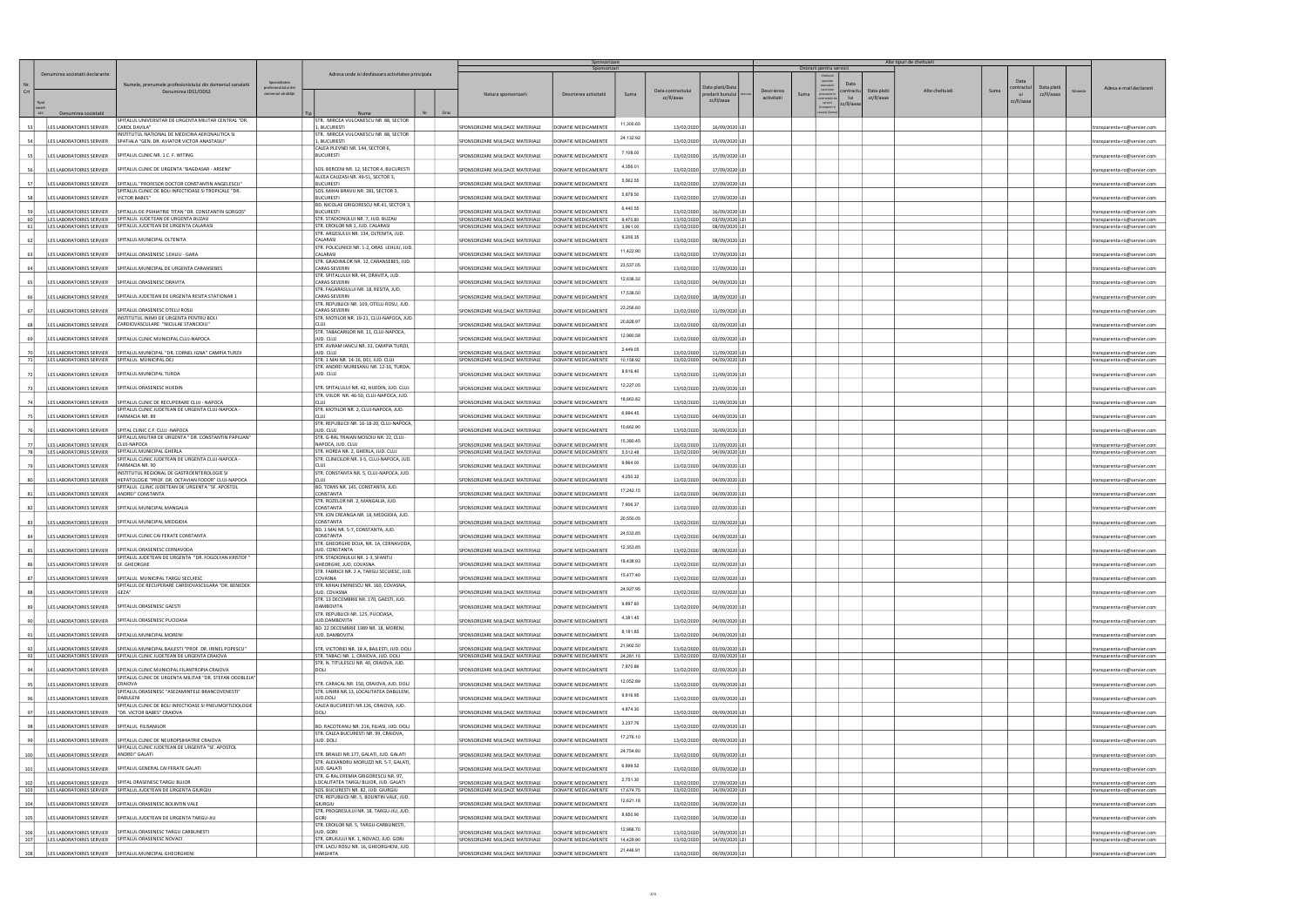|            |                                   |                                                                                       |                                                             |                                                                              |            | Sponsorizare<br>Sponsorizar                                        |                                            |           |                          | Onorarii pentru servicii           |                                            | Alte tipuri de cheltuieli       |                 |                                 |                          |                                                            |
|------------|-----------------------------------|---------------------------------------------------------------------------------------|-------------------------------------------------------------|------------------------------------------------------------------------------|------------|--------------------------------------------------------------------|--------------------------------------------|-----------|--------------------------|------------------------------------|--------------------------------------------|---------------------------------|-----------------|---------------------------------|--------------------------|------------------------------------------------------------|
| Crt        | Denumirea societatii declarante   | Numele, prenumele profesionistului din domeniul sanatatii<br>Denumirea IDS1/ODS2      | Specialitatea<br>profesionistului din<br>domeniul sănătătii | Adresa unde isi desfasoara activitatea principala                            |            | Natura sponsorizarii                                               | Descrierea activitatii                     | Suma      | Data contractulu         | Data platii/Dat<br>oredarii bunulu | executa<br>serviciil<br>Descrierea<br>Suma | Data<br>ontractu<br>Data platii | Alte cheltuieli | Data<br>contractu<br>Suma<br>ui | Data plati<br>zz/II/aaaa | Adesa e-mail declarant                                     |
|            |                                   |                                                                                       |                                                             |                                                                              |            |                                                                    |                                            |           | zz/II/aaaa               | zz/II/aaaa                         | activitatii<br>ontractele d<br>servicii    | lui<br>zz/II/aaaa<br>z/II/aaaa  |                 | zz/II/aaaa                      |                          |                                                            |
|            | Denumirea societatii              |                                                                                       |                                                             | Nume<br>STR. VICTOR BABES NR. 3, TOPLITA, JUD.                               | Nr<br>Oras |                                                                    |                                            |           |                          |                                    | rare) (Su                                  |                                 |                 |                                 |                          |                                                            |
| 109        |                                   | LES LABORATOIRES SERVIER SPITALUL MUNICIPAL TOPLITA                                   |                                                             | <b>HARGHITA</b><br>STR. DR. DENES LASZLO NR. 2, MIERCUREA-                   |            | SPONSORIZARE MIJLOACE MATERIALE                                    | DONATIE MEDICAMENTE                        | 6,096.70  | 13/02/2020               | 09/09/2020 LEI                     |                                            |                                 |                 |                                 |                          | transparenta-ro@servier.com                                |
| 110        | LES LABORATOIRES SERVIER          | SPITALUL JUDEȚEAN DE URGENTA MIERCUREA-CIUC                                           |                                                             | CIUC, JUD. HARGHITA<br>STR. BETHLEN GABOR NR. 72, ODORHEIU                   |            | SPONSORIZARE MIJLOACE MATERIALE                                    | DONATIE MEDICAMENTE                        | 24,656.74 | 13/02/2020               | 09/09/2020 LEI                     |                                            |                                 |                 |                                 |                          | transparenta-ro@servier.com                                |
| 111        | LES LABORATOIRES SERVIER          | SPITALUL MUNICIPAL ODORHEIU SECUIESC                                                  |                                                             | SECUIESC, JUD. HARGHITA<br>STR. 1 DECEMBRIE 1918 NR. 137 A,                  |            | SPONSORIZARE MIJLOACE MATERIALE                                    | DONATIE MEDICAMENTE                        | 10,265.55 | 13/02/2020               | 02/09/2020 LEI                     |                                            |                                 |                 |                                 |                          | :ransparenta-ro@servier.com                                |
| 112        |                                   | LES LABORATOIRES SERVIER SPITALUL DE URGENTA PETROSANI                                |                                                             | PETROSANI, JUD. HUNEDOARA<br>STR. 22 DECEMBRIE NR. 58, DEVA, JUD.            |            | SPONSORIZARE MIJLOACE MATERIALE                                    | DONATIF MEDICAMENTE                        | 23,828.50 | 13/02/2020               | 11/09/2020 LE                      |                                            |                                 |                 |                                 |                          | ansparenta-ro@servier.com                                  |
| 113        |                                   | LES LABORATOIRES SERVIER SPITALUL JUDETEAN DE URGENTA DEVA                            |                                                             | <b>HUNEDOARA</b><br>PIATA VICTORIEI NR. 14, HUNEDOARA, JUD.                  |            | SPONSORIZARE MIJLOACE MATERIALE                                    | DONATIE MEDICAMENTE                        | 23,825.62 | 19/05/2020               | 09/09/2020 LEI                     |                                            |                                 |                 |                                 |                          | transparenta-ro@servier.com                                |
| <b>114</b> |                                   | LES LABORATOIRES SERVIER   SPITALUL MUNICIPAL "DR. A. SIMIONESCU" HUNEDOARA           |                                                             | HUNEDOARA                                                                    |            | SPONSORIZARE MIJLOACE MATERIALE                                    | DONATIE MEDICAMENTE                        | 24,853.75 | 13/02/2020               | 09/09/2020 LEI                     |                                            |                                 |                 |                                 |                          | transparenta-ro@servier.com                                |
| 115        | LES LABORATOIRES SERVIER          | SPITALUL MUNICIPAL BRAD                                                               |                                                             | STR. SPITALULUI NR. 10, BRAD, JUD.<br><b>HUNEDOARA</b>                       |            | SPONSORIZARE MIJLOACE MATERIALE                                    | DONATIE MEDICAMENTE                        | 24,642.04 | 13/02/2020               | 11/09/2020 LE                      |                                            |                                 |                 |                                 |                          | ansparenta-ro@servier.com                                  |
| 116        |                                   | LES LABORATOIRES SERVIER   SPITALUL MUNICIPAL ORASTIE                                 |                                                             | STR. PRICAZULUI NR. 16, ORASTIE, JUD.<br>HUNEDOARA                           |            | SPONSORIZARE MIJLOACE MATERIALE                                    | DONATIE MEDICAMENTE                        | 21,601.75 | 13/02/2020               | 18/09/2020 LEI                     |                                            |                                 |                 |                                 |                          | transparenta-ro@servier.com                                |
| 117        | LES LABORATOIRES SERVIER          | SPITALUL GENERAL CAI FERATE SIMERIA                                                   |                                                             | STR. AVRAM IANCU NR. 26, SIMERIA, JUD.<br>HUNEDOARA                          |            | SPONSORIZARE MIJLOACE MATERIALE                                    | DONATIE MEDICAMENTE                        | 7,137.05  | 13/02/2020               | 04/09/2020 LEI                     |                                            |                                 |                 |                                 |                          | transparenta-ro@servier.com                                |
| 118        | LES LABORATOIRES SERVIER          | SPITALUL ORASENESC HATEG                                                              |                                                             | STR. TUDOR VLADIMIRESCU NR. 7, HATEG,<br>JUD. HUNEDOARA                      |            | SPONSORIZARE MIJLOACE MATERIALE                                    | DONATIE MEDICAMENTE                        | 12,033.35 | 13/02/2020               | 04/09/2020 LEI                     |                                            |                                 |                 |                                 |                          | :ransparenta-ro@servier.com                                |
| 119        |                                   | LES LABORATOIRES SERVIER   SPITALUL JUDETEAN DE URGENTA SLOBOZIA                      |                                                             | STR. DECEBAL NR. 1, SLOBOZIA, JUD.<br><b>IALOMITA</b>                        |            | SPONSORIZARE MIJLOACE MATERIALE                                    | DONATIE MEDICAMENTE                        | 9,217.97  | 13/02/2020               | 14/09/2020 LE                      |                                            |                                 |                 |                                 |                          | ransparenta-ro@servier.com                                 |
| 120        |                                   | LES LABORATOIRES SERVIER   SPITALUL MUNICIPAL "ANGHEL SALIGNY" FETESTI                |                                                             | STR. CALARASI NR. 549, FETESTI, JUD.<br><b>IALOMITA</b>                      |            | SPONSORIZARE MIJLOACE MATERIALE                                    | DONATIE MEDICAMENTE                        | 9,990.10  | 13/02/2020               | 08/09/2020 LEI                     |                                            |                                 |                 |                                 |                          | transparenta-ro@servier.com                                |
| 121        |                                   | LES LABORATOIRES SERVIER SPITALUL MUNICIPAL URZICENI                                  |                                                             | STR. TEILOR NR. 39, URZICENI, JUD. IALOMITA                                  |            | SPONSORIZARE MIJLOACE MATERIALE                                    | DONATIE MEDICAMENTE                        | 5,440.75  | 13/02/2020               | 03/09/2020 LEI                     |                                            |                                 |                 |                                 |                          | transparenta-ro@servier.com                                |
| 122        | LES LABORATOIRES SERVIER          | INSTITUTUL DE BOLI CARDIOVASCULARE "PROF. DR. GEORGE<br>I.M. GEORGESCU" IASI          |                                                             | BD. CAROL I NR. 50, IASI, JUD. IASI                                          |            |                                                                    | DONATIF MEDICAMENTE                        | 4,623.30  | 13/02/2020               | 04/09/2020 LEI                     |                                            |                                 |                 |                                 |                          |                                                            |
| 123        |                                   | LES LABORATOIRES SERVIER SPITALUL CLINIC "DR. C. I. PARHON" IASI                      |                                                             | BD. CAROL I NR. 50, IASI, JUD. IASI                                          |            | SPONSORIZARE MIJLOACE MATERIALE<br>SPONSORIZARE MIJLOACE MATERIALE | DONATIE MEDICAMENTE                        | 9.344.28  | 13/02/2020               | 04/09/2020 LEI                     |                                            |                                 |                 |                                 |                          | :ransparenta-ro@servier.com<br>transparenta-ro@servier.com |
| 124        | LES LABORATOIRES SERVIER          | SPITALUL GENERAL CAI FERATE PASCANI                                                   |                                                             | STR. MIHAIL KOGALNICEANU NR. 24,<br>PASCANI, JUD, IASI                       |            | SPONSORIZARE MIJLOACE MATERIALE                                    | DONATIE MEDICAMENTE                        | 13,805.53 | 13/02/2020               | 02/09/2020 LEI                     |                                            |                                 |                 |                                 |                          | ransparenta-ro@servier.com                                 |
| 125        |                                   | LES LABORATOIRES SERVIER   INTITUTUL REGIONAL DE ONCOLOGIE IASI                       |                                                             | STR GENERAL HENRI MATHIAS BERTHELOT 2-<br>4, JUD. IASI                       |            | SPONSORIZARE MIJLOACE MATERIALE                                    | DONATIE MEDICAMENTE                        | 5,906.45  | 13/02/2020               | 09/09/2020 LEI                     |                                            |                                 |                 |                                 |                          | transparenta-ro@servier.com                                |
| 126        | LES LABORATOIRES SERVIER          | SPITALUL JUDETEAN DE URGENTA "DR. CONSTANTIN OPRIS"<br><b>BAIA MARE</b>               |                                                             | STR. GEORGE COSBUC NR. 31, BAIA MARE,<br>JUD. MARAMURES                      |            | SPONSORIZARE MIJLOACE MATERIALE                                    | DONATIE MEDICAMENTE                        | 7,557.44  | 13/02/2020               | 02/09/2020 LEI                     |                                            |                                 |                 |                                 |                          | ransparenta-ro@servier.com                                 |
| 127        |                                   | LES LABORATOIRES SERVIER SPITALUL MUNICIPAL SIGHETU MARMATIEI                         |                                                             | STR. AVRAM IANCU NR. 22, SIGHETU<br>MARMATIEI, JUD. MARAMURES                |            | SPONSORIZARE MIJLOACE MATERIALE                                    | DONATIE MEDICAMENTE                        | 8,549.49  | 13/02/2020               | 11/09/2020 LEI                     |                                            |                                 |                 |                                 |                          |                                                            |
|            |                                   |                                                                                       |                                                             | STR. 22 DECEMBRIE NR. 1, VISEU DE SUS,                                       |            |                                                                    |                                            | 7,829.80  |                          |                                    |                                            |                                 |                 |                                 |                          | transparenta-ro@servier.com                                |
| 128        |                                   | LES LABORATOIRES SERVIER   SPITALUL ORASENESC VISEU DE SUS                            |                                                             | JUD. MARAMURES<br>STR. FLOARE DE COLT NR. 1, BORSA, JUD.                     |            | SPONSORIZARE MIJLOACE MATERIALE                                    | DONATIE MEDICAMENTE                        | 12,816.51 | 13/02/2020               | 11/09/2020 LEI                     |                                            |                                 |                 |                                 |                          | ransparenta-ro@servier.com                                 |
| 129        | LES LABORATOIRES SERVIER          | SPITALUL DE RECUPERARE BORSA                                                          |                                                             | MARAMURES<br>SPLAIUL MIHAI VITEAZU NR. 4, DROBETA -                          |            | SPONSORIZARE MIJLOACE MATERIALE                                    | DONATIE MEDICAMENTE                        |           | 13/02/2020               | 25/09/2020 LEI                     |                                            |                                 |                 |                                 |                          | transparenta-ro@servier.com                                |
| 130        | LES LABORATOIRES SERVIER          | SPITALUL JUDETEAN DE URGENTA DROBETA TURNU SEVERIN                                    |                                                             | TURNU SEVERIN, JUD. MEHEDINTI<br>STR. PORTILE DE FIER NR. 34, ORSOVA, JUD.   |            | SPONSORIZARE MIJLOACE MATERIALE                                    | DONATIE MEDICAMENTE                        | 24,496.17 | 13/02/2020               | 09/09/2020 LEI                     |                                            |                                 |                 |                                 |                          | :ransparenta-ro@servier.com                                |
| 131        |                                   | LES LABORATOIRES SERVIER   SPITALUL MUNICIPAL ORSOVA                                  |                                                             | <b>MEHEDINTI</b><br>BD. CAROL I NR. 5-7, DROBETA TURNU-                      |            | SPONSORIZARE MIJLOACE MATERIALE                                    | DONATIE MEDICAMENTE                        | 1,456.03  | 13/02/2020               | 02/09/2020 LEI                     |                                            |                                 |                 |                                 |                          | ransparenta-ro@servier.com                                 |
| 132        |                                   | LES LABORATOIRES SERVIER   SPITALUL GENERAL CAI FERATE DROBETA TURNU SEVERIN          |                                                             | SEVERIN, JUD. MEHEDINTI<br>STR. SPITALULUI NR. 19-20, REGHIN, JUD.           |            | SPONSORIZARE MIJLOACE MATERIALE                                    | DONATIE MEDICAMENTE                        | 3,600.40  | 13/02/2020               | 02/09/2020 LEI                     |                                            |                                 |                 |                                 |                          | transparenta-ro@servier.com                                |
| 133        | LES LABORATOIRES SERVIER          | SPITALUL MUNCIPAL "DR. EUGEN NICOARA" REGHIN                                          |                                                             | <b>MURES</b>                                                                 |            | SPONSORIZARE MIJLOACE MATERIALE                                    | DONATIE MEDICAMENTE                        | 4,057.25  | 13/02/2020               | 02/09/2020 LEI                     |                                            |                                 |                 |                                 |                          | ransparenta-ro@servier.com                                 |
| 134        | LES LABORATOIRES SERVIER          | SPITALUL MUNICIPAL "DR. GH. MARINESCU" TARNAVENI                                      |                                                             | STR. VICTOR BABES NR. 2, TARNAVENI, JUD.<br><b>MURES</b>                     |            | SPONSORIZARE MIJLOACE MATERIALE                                    | DONATIE MEDICAMENTE                        | 23,884.42 | 13/02/2020               | 16/09/2020 LEI                     |                                            |                                 |                 |                                 |                          | :ransparenta-ro@servier.com                                |
| 135        |                                   | LES LABORATOIRES SERVIER   SPITALUL ORASENESC "DR. VALER RUSSU" LUDUS                 |                                                             | STR. BD. 1 DECEMBRIE 1918 NR. 20, LUDUS,<br>JUD. MURES                       |            | SPONSORIZARE MIJLOACE MATERIALE                                    | DONATIE MEDICAMENTE                        | 13,373.70 | 13/02/2020               | 07/09/2020 LEI                     |                                            |                                 |                 |                                 |                          | :ransparenta-ro@servier.com                                |
| 136        | LES LABORATOIRES SERVIER          | SPITALUL MUNICIPAL SIGHISOARA                                                         |                                                             | STR. ZAHARIA BOIU NR. 40, SIGHISOARA, JUD.<br><b>MURES</b>                   |            | SPONSORIZARE MIJLOACE MATERIALE                                    | DONATIE MEDICAMENTE                        | 14,732.98 | 13/02/2020               | 14/09/2020 LEI                     |                                            |                                 |                 |                                 |                          | transparenta-ro@servier.com                                |
| 137        | LES LABORATOIRES SERVIER          | INSTITUTUL DE URGENTA PENTRU BOLI CARDIOVASCULARE SI<br><b>TRANSPLANT TARGU MURES</b> |                                                             | STR. GH. MARINESCU NR. 50, TARGU MURES,<br>JUD. MURES                        |            | SPONSORIZARE MIJLOACE MATERIALE                                    | DONATIE MEDICAMENTE                        | 6,009.92  | 11/05/2020               | 02/09/2020 LEI                     |                                            |                                 |                 |                                 |                          | ransparenta-ro@servier.com                                 |
| 138        | LES LABORATOIRES SERVIER          | SPITALUL MUNICIPAL DE URGENTA ROMAN                                                   |                                                             | STR. TINERETULUI NR. 28, ROMAN, JUD.<br><b>NEAMT</b>                         |            | SPONSORIZARE MIJLOACE MATERIALE                                    | DONATIE MEDICAMENTE                        | 1,542.85  | 13/02/2020               | 04/09/2020 LEI                     |                                            |                                 |                 |                                 |                          | transparenta-ro@servier.com                                |
| 139        |                                   | LES LABORATOIRES SERVIER SPITALUL ORASENESC "SFANTUL DIMITRIE" TARGU NEAMT            |                                                             | STR. STEFAN CEL MARE NR. 35, TARGU<br>NEAMT, JUD. NEAMT                      |            | SPONSORIZARE MIJLOACE MATERIALE                                    | DONATIE MEDICAMENTE                        | 14,278.10 | 13/02/2020               | 18/09/2020 LEI                     |                                            |                                 |                 |                                 |                          | transparenta-ro@servier.com                                |
| 140        | LES LABORATOIRES SERVIER          | SPITALUL ORASENESC "SF. IERARH NICOLAE" BICAZ                                         |                                                             | STR. BARAJULUI NR. 31, BICAZ, JUD. NEAMT                                     |            |                                                                    |                                            | 3,412.40  |                          |                                    |                                            |                                 |                 |                                 |                          |                                                            |
| 141        |                                   | LES LABORATOIRES SERVIER SPITALUL JUDETEAN DE URGENTA SLATINA                         |                                                             | STR. CRISAN NR. 5, SLATINA, JUD. OLT                                         |            | SPONSORIZARE MIJLOACE MATERIALE<br>SPONSORIZARE MIJLOACE MATERIALE | DONATIE MEDICAMENTE<br>DONATIE MEDICAMENTE | 20,116.15 | 13/02/2020<br>13/02/2020 | 18/09/2020 LEI<br>14/09/2020 LEI   |                                            |                                 |                 |                                 |                          | transparenta-ro@servier.com<br>transparenta-ro@servier.com |
| 142        | LES LABORATOIRES SERVIER          | SPITALUL ORASENESC BALS                                                               |                                                             | STR. NICOLAE BALCESCU NR. 115, BALS, JUD.                                    |            | SPONSORIZARE MIJLOACE MATERIALE                                    | DONATIE MEDICAMENTE                        | 18,487.80 | 13/02/2020               | 07/09/2020 LEI                     |                                            |                                 |                 |                                 |                          | transparenta-ro@servier.com                                |
| 143        |                                   | LES LABORATOIRES SERVIER   SPITALUL MUNICIPAL CARACAL                                 |                                                             | STR. PLEVNEI NR. 36, CARACAL, JUD. OLT<br>BD. CAROL I NR. 117, CAMPINA, JUD. |            | SPONSORIZARE MIJLOACE MATERIALE                                    | DONATIE MEDICAMENTE                        | 19,753.65 | 13/02/2020               | 03/09/2020 LEI                     |                                            |                                 |                 |                                 |                          | transparenta-ro@servier.com                                |
| 144        | LES LABORATOIRES SERVIER          | SPITALUL MUNICIPAL CAMPINA                                                            |                                                             | PRAHOVA<br>STR. ANA IPATESCU NR. 59, PLOIESTI, JUD.                          |            | SPONSORIZARE MIJLOACE MATERIALE                                    | DONATIE MEDICAMENTE                        | 7,374.18  | 13/02/2020               | 08/09/2020 LEI                     |                                            |                                 |                 |                                 |                          | transparenta-ro@servier.com                                |
| 145        | LES LABORATOIRES SERVIER          | SPITALUL MUNICIPAL PLOIESTI                                                           |                                                             | PRAHOVA<br>STR. SPITALULUI NR. 7, BAICOI, JUD.                               |            | SPONSORIZARE MIJLOACE MATERIALE                                    | DONATIE MEDICAMENTE                        | 8,893.55  | 13/02/2020               | 08/09/2020 LEI                     |                                            |                                 |                 |                                 |                          | ransparenta-ro@servier.com                                 |
| 146        | LES LABORATOIRES SERVIER          | SPITALUL ORASENESC BAICOI                                                             |                                                             | PRAHOVA                                                                      |            | SPONSORIZARE MIJLOACE MATERIALE                                    | DONATIE MEDICAMENTE                        | 12,802.55 | 13/02/2020               | 03/09/2020 LEI                     |                                            |                                 |                 |                                 |                          | transparenta-ro@servier.com                                |
| 147        |                                   | LES LABORATOIRES SERVIER   SPITALUL ORASENESC "SF. FILOFTEIA" MIZIL                   |                                                             | STR. SPITALULUI NR. 21, MIZIL, JUD.<br>PRAHOVA                               |            | SPONSORIZARE MIJLOACE MATERIALE                                    | DONATIE MEDICAMENTE                        | 2,282.91  | 13/02/2020               | 07/09/2020 LEI                     |                                            |                                 |                 |                                 |                          | transparenta-ro@servier.com                                |
| 148        | LES LABORATOIRES SERVIER          | SPITALUL ORASENESC SINAIA                                                             |                                                             | STR. SPITALULUI NR. 2, SINAIA, JUD.<br>PRAHOVA                               |            | SPONSORIZARE MIJLOACE MATERIALE                                    | DONATIE MEDICAMENTE                        | 7,247.54  | 13/02/2020               | 14/09/2020 LEI                     |                                            |                                 |                 |                                 |                          | ransparenta-ro@servier.com                                 |
| 149        | LES LABORATOIRES SERVIER          | SPITALUL ORASENESC VALENII DE MUNTE                                                   |                                                             | BD. N. IORGA NR. 10, VALENII DE MUNTE,<br>JUD. PRAHOVA                       |            | SPONSORIZARE MIJLOACE MATERIALE                                    | DONATIE MEDICAMENTE                        | 11,753.60 | 13/02/2020               | 03/09/2020 LEI                     |                                            |                                 |                 |                                 |                          | :ransparenta-ro@servier.com                                |
| 150        |                                   | LES LABORATOIRES SERVIER SPITALUL JUDETEAN DE URGENTA PLOIESTI - FARMACIA NR. 115     |                                                             | STR. BUNA VESTIRE NR. 1-3, PLOIESTI, JUD.<br>PRAHOVA                         |            | SPONSORIZARE MIJLOACE MATERIALE                                    | DONATIE MEDICAMENTE                        | 3,315.96  | 13/02/2020               | 03/09/2020 LEI                     |                                            |                                 |                 |                                 |                          | transparenta-ro@servier.com                                |
| 151        |                                   | LES LABORATOIRES SERVIER SPITALUL GENERAL CAI FERATE PLOIESTI                         |                                                             | STR. DOMNISORI NR. 93, PLOIESTI, JUD.<br>PRAHOVA                             |            | SPONSORIZARE MIJLOACE MATERIALE                                    | DONATIE MEDICAMENTE                        | 15,125.93 | 13/02/2020               | 03/09/2020 LEI                     |                                            |                                 |                 |                                 |                          | transparenta-ro@servier.com                                |
| 152        | LES LABORATOIRES SERVIER          | SPITALUL JUDETEAN DE URGENTA ZALAU                                                    |                                                             | STR. SIMION BARNUTIU NR. 67, ZALAU, JUD.<br>SAI AI                           |            | SPONSORIZARE MIJLOACE MATERIALE                                    | DONATIE MEDICAMENTE                        | 757.25    | 13/02/2020               | 09/09/2020 LEI                     |                                            |                                 |                 |                                 |                          | ansparenta-ro@servier.com                                  |
| 153        | ES LABORATOIRES SERVIER SILVANIEI | SPITALUL ORASENESC "PROF. DR. IOAN PUSCAS" SIMLEU                                     |                                                             | STR. G. COSBUC NR. 29, SIMLEU SILVANIEI,<br>JUD. SALAJ                       |            | SPONSORIZARE MIJLOACE MATERIALE                                    | DONATIE MEDICAMENTE                        | 16,350.88 | 13/02/2020               | 16/09/2020 LEI                     |                                            |                                 |                 |                                 |                          | transparenta-ro@servier.com                                |
| 154        |                                   | LES LABORATOIRES SERVIER   SPITALUL ORASENESC JIBOU                                   |                                                             | STR. LIBERTATII NR. 28, JIBOU, JUD. SALAJ                                    |            | SPONSORIZARE MIJLOACE MATERIALE                                    | DONATIE MEDICAMENTE                        | 2,751.12  | 13/02/2020               | 11/09/2020 LEI                     |                                            |                                 |                 |                                 |                          | transparenta-ro@servier.com                                |
| 155        |                                   | LES LABORATOIRES SERVIER SPITALUL JUDETEAN DE URGENTA SATU MARE                       |                                                             | STR. PRAHOVEI NR. 1, SATU MARE, JUD. SATU<br>MARE                            |            | SPONSORIZARE MIJLOACE MATERIALE                                    | DONATIE MEDICAMENTE                        | 21,933.30 | 13/02/2020               | 02/09/2020 LEI                     |                                            |                                 |                 |                                 |                          | ransparenta-ro@servier.com                                 |
| 156        | LES LABORATOIRES SERVIER          | SPITALUL MUNICIPAL CAREI                                                              |                                                             | BD. 25 OCTOMBRIE NR. 25, CAREI, JUD. SATU<br>MARF                            |            | SPONSORIZARE MIJLOACE MATERIALE                                    | DONATIE MEDICAMENTE                        | 14,426.35 | 13/02/2020               | 16/09/2020 LEI                     |                                            |                                 |                 |                                 |                          | :ransparenta-ro@servier.com                                |
| 157        |                                   | LES LABORATOIRES SERVIER SPITALUL ORASENESC NEGRESTI OAS                              |                                                             | STRADA VICTORIEI NR. 90, NEGRESTI-OAS,<br>JUD. SATU MARE                     |            | SPONSORIZARE MIJLOACE MATERIALE                                    | DONATIE MEDICAMENTE                        | 8,447.90  | 13/02/2020               | 04/09/2020 LEI                     |                                            |                                 |                 |                                 |                          | transparenta-ro@servier.com                                |
| 158        | LES LABORATOIRES SERVIER          | SPITALUL CLINIC JUDETEAN DE URGENTA SIBIU                                             |                                                             | BD. CORNELIU COPOSU NR. 2-4, SIBIU, JUD.<br>SIBILI                           |            | SPONSORIZARE MIJLOACE MATERIALE                                    | DONATIE MEDICAMENTE                        | 19,763.90 | 13/02/2020               | 08/09/2020 LEI                     |                                            |                                 |                 |                                 |                          | ransparenta-ro@servier.com                                 |
| 159        |                                   | LES LABORATOIRES SERVIER SPITALUL MUNICIPAL MEDIAS                                    |                                                             | STR. CLOSCA NR. 2, MEDIAS, JUD. SIBIU                                        |            | SPONSORIZARE MIJLOACE MATERIALE                                    | DONATIE MEDICAMENTE                        | 7,575.15  | 13/02/2020               | 16/09/2020 LEI                     |                                            |                                 |                 |                                 |                          | transparenta-ro@servier.com                                |
| 160        | LES LABORATOIRES SERVIER          | SPITALUL GENERAL CAI FERATE SIBIU                                                     |                                                             | STR. CONSTANTIN NOICA NR. 20, SIBIU, JUD.<br>SIBILI                          |            | SPONSORIZARE MIJLOACE MATERIALE                                    | DONATIE MEDICAMENTE                        | 20,679.85 | 13/02/2020               | 08/09/2020 LEI                     |                                            |                                 |                 |                                 |                          | ransparenta-ro@servier.com                                 |
| 161        | LES LABORATOIRES SERVIER          | SPITALUL MUNICIPAL VATRA DORNEI                                                       |                                                             | STR. MIHAI EMINESCU NR. 12, VATRA<br>DORNEI, JUD. SUCEAVA                    |            | SPONSORIZARE MIJLOACE MATERIALE                                    | DONATIE MEDICAMENTE                        | 5,445.70  | 13/02/2020               | 18/09/2020 LEI                     |                                            |                                 |                 |                                 |                          | transparenta-ro@servier.com                                |
| 162        |                                   | LES LABORATOIRES SERVIER SPITALUL ORASENESC GURA HUMORULUI                            |                                                             | STR. PIATA REPUBLICII NR. 1, GURA<br>HUMORULUI, JUD. SUCEAVA                 |            | SPONSORIZARE MIJLOACE MATERIALE                                    | DONATIE MEDICAMENTE                        | 2,167.29  | 13/02/2020               | 04/09/2020 LEI                     |                                            |                                 |                 |                                 |                          | transparenta-ro@servier.com                                |
| 163        |                                   | LES LABORATOIRES SERVIER SPITALUL MUNICIPAL CAMPULUNG MOLDOVENESC                     |                                                             | STR. SIRENEI NR. 25, CAMPULUNG<br>MOLDOVENESC, JUD. SUCEAVA                  |            | SPONSORIZARE MIJLOACE MATERIALE                                    | DONATIE MEDICAMENTE                        | 7,806.83  | 13/02/2020               | 04/09/2020 LEI                     |                                            |                                 |                 |                                 |                          | transparenta-ro@servier.com                                |
|            |                                   |                                                                                       |                                                             |                                                                              |            |                                                                    |                                            |           |                          |                                    |                                            |                                 |                 |                                 |                          |                                                            |

3/4